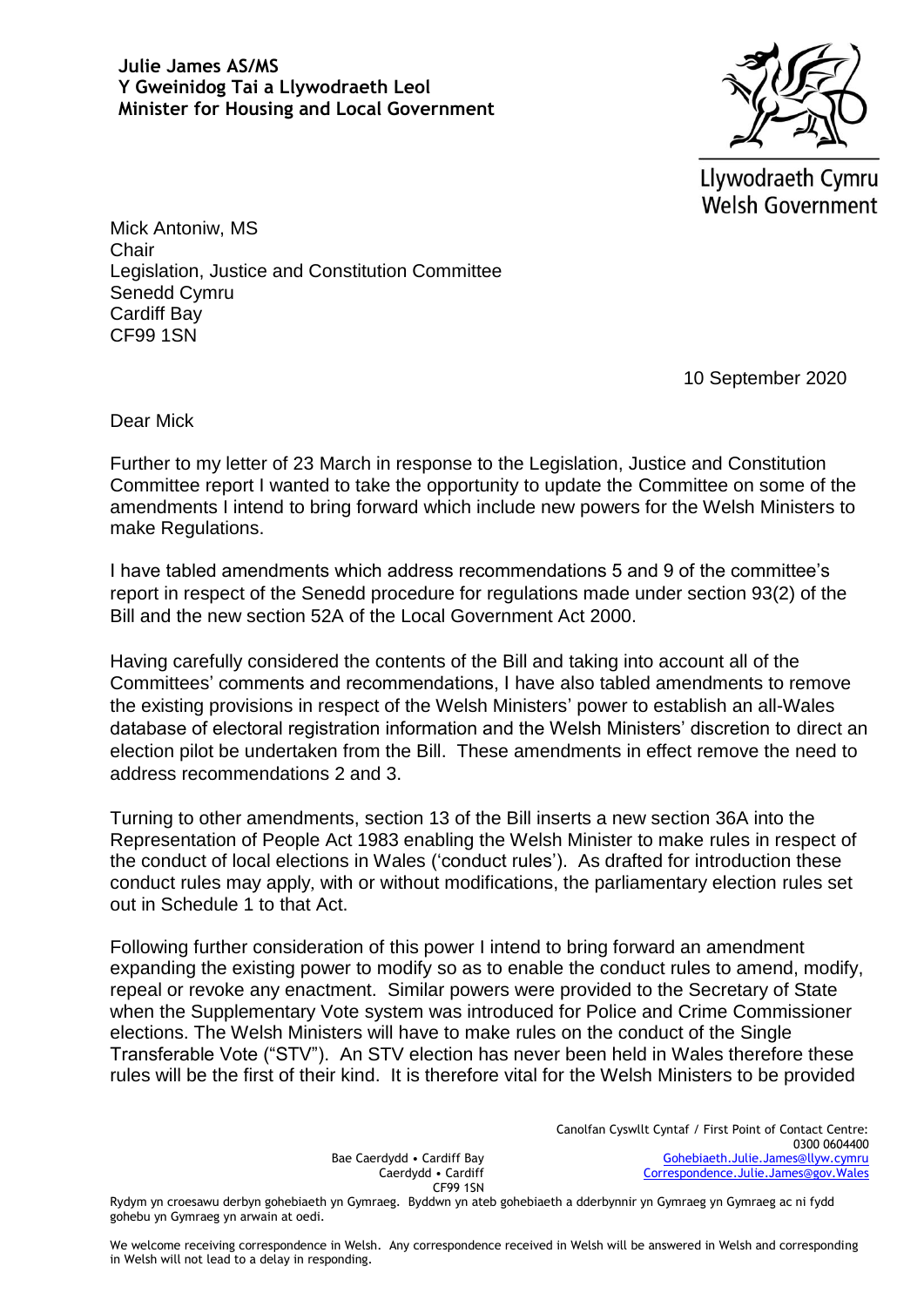with sufficient powers to make such rules and ensure they align with existing enactments as optional STV is introduced.

In addition, as stated by the Law Commission, electoral law is 'complex, voluminous and fragmented' with an enormous amount of primary and secondary legislation governing elections. As such new electoral legislation will often have implications on a range of existing legislation. It is important that any new electoral law is in agreement with all existing law and electoral practices, and that these can be modified where necessary to ensure the legislation is fit for purpose. It is therefore considered prudent to have a broad power.

These rules are subject to the affirmative Senedd procedure, following the Committees' comments and recommendations an amendment will also be brought forward to require the Welsh Ministers to consult before making such rules enabling the electoral community to have an opportunity to comment on them.

Whilst this power allows for the modification of any enactment and could be considered fairly broad, its application is strictly limited to modifications connected with, or as a consequence of any conduct rules. This will therefore limit the ability of the Welsh Ministers to modify enactments.

An amendment will also be made to enable the Welsh Ministers to make supplementary, incidental, consequential, transitional, transitory or saving provisions under such Rules. Section 201(3) of the Representation of the People Act 1983 provided such a power to the Welsh Ministers when making regulations. However, no provision clarified that this could also be relied on when making rules (such as the conduct rules). The amendment seeks to address this gap.

## *Potential Stage 3 amendments*

The Committee will be aware of the Local Authorities (Coronavirus) (Meetings) (Wales) Regulations 2020 (the '2020 Regulations'), which make provision about remote attendance for a range of local government bodies and meeting arrangements and documents. These provisions have been warmly welcomed by stakeholders and it is my intention to seek to make some of these changes on a permanent basis, through amendment to the Bill at Stage 3. I intend to bring forward amendments in respect of remote attendance for the range of local government bodies covered by the 2020 Regulations and also to address existing provision in respect of meeting arrangements and documents.

The Covid-19 pandemic exposed how out-of-date the current provisions are, in particular the procedural and technical provisions which govern how meetings are recorded, how summonses are sent to members, and how documents including notices, agendas and minutes are publicised. The majority of these provisions are set out in primary legislation dating back from 1960, 1972 and 1985.

Experience of the pandemic has also exposed how difficult it is to update and change these provisions in primary legislation. The UK Parliament, the Senedd and the Scottish Parliament were all able to amend their working procedures relatively quickly as theirs were set out in standing orders. In stark contrast, to enable local authorities, local authority executives and committees in Wales to meet during the pandemic it required an emergency Bill to be passed (the Coronavirus Act 2020) and regulations made under broad powers in section 78 of that Act. This led to a delay in the arrangements for remote meetings being put in place and caused confusion in terms of councils' continuity of business.